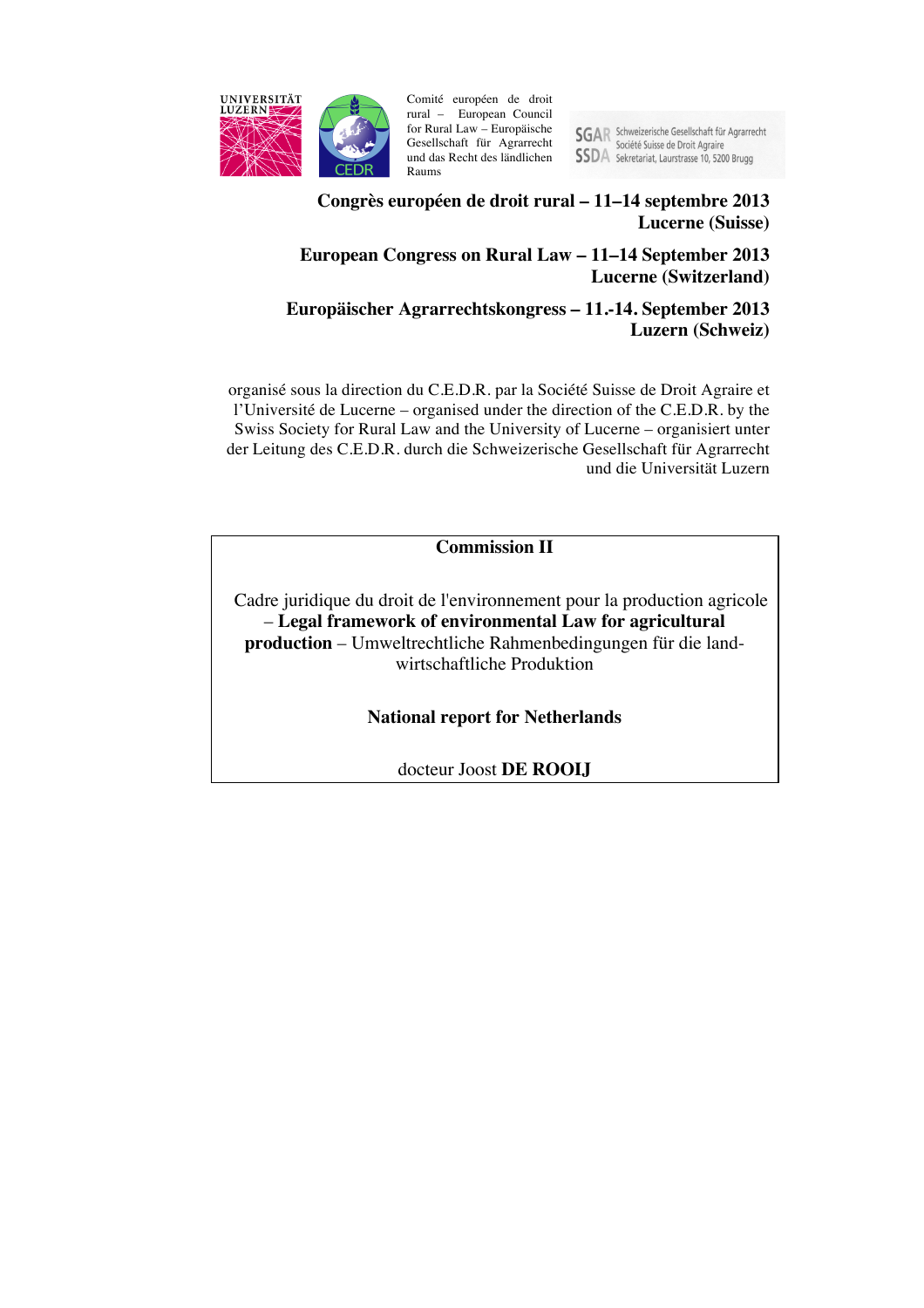### **THE NETHERLANDS AND ITS FERTILISER POLICY IN VIEW OF THE NITRATES DIRECTIVE**

The livestock sector in the Netherlands has traditionally been a highly developed sector. That sector has particularly taken off since the 1970s, specifically with regard to intensive stock farming. Actually there has been a tendency toward scale enlargement since the 1970s that continues to this day. One of the consequences of this is that the Netherlands maintains fertiliser policy and fertiliser legislation in this context that is older than European regulations in the field, whereby of course I refer particularly to the nitrates directive.

Fertiliser legislation in the Netherlands has always consisted of two tracks. One track has always concerned, and continues to involve, the regulation of the application of fertiliser to agricultural land; the other track basically serves as a guarantee of the fulfilment of the first track and applies to a limitation of fertiliser production. Actually the first track involves the so-called usage track. Through a system of prohibitions and administrative obligations, the goal is that no more than a certain quantity of minerals, expressed in phosphates and nitrogen, is utilised per hectare of agricultural ground used for agrarian operations. In this context there are differentiations in many areas, such as with regard to the crops, the condition of the land and the nitrogen coefficient. These standards of use are constantly being fine-tuned. To put it simply, what it comes down to is that over the course of the years smaller quantities of fertiliser have been allowed to be used on agricultural land. This entire matter is controlled by means of an extensive administration that applies to agrarians whereby they are required to precisely specify how many animals they are raising, how much manure is produced, how much agricultural land they have, how much manure they bring in and send out et cetera. By mapping the manure flows per enterprise and registering the surface agrarian land, it can be exactly determined whether or not too much animal manure is being used on agrarian land belonging to an agricultural enterprise.

In addition there are the bans on production. These bans regulate that within the Netherlands only a certain quantity of animal manure may be produced. The reason for this ban is to limit the pressure on the fertiliser market. After all, if manure production is too high in proportion to the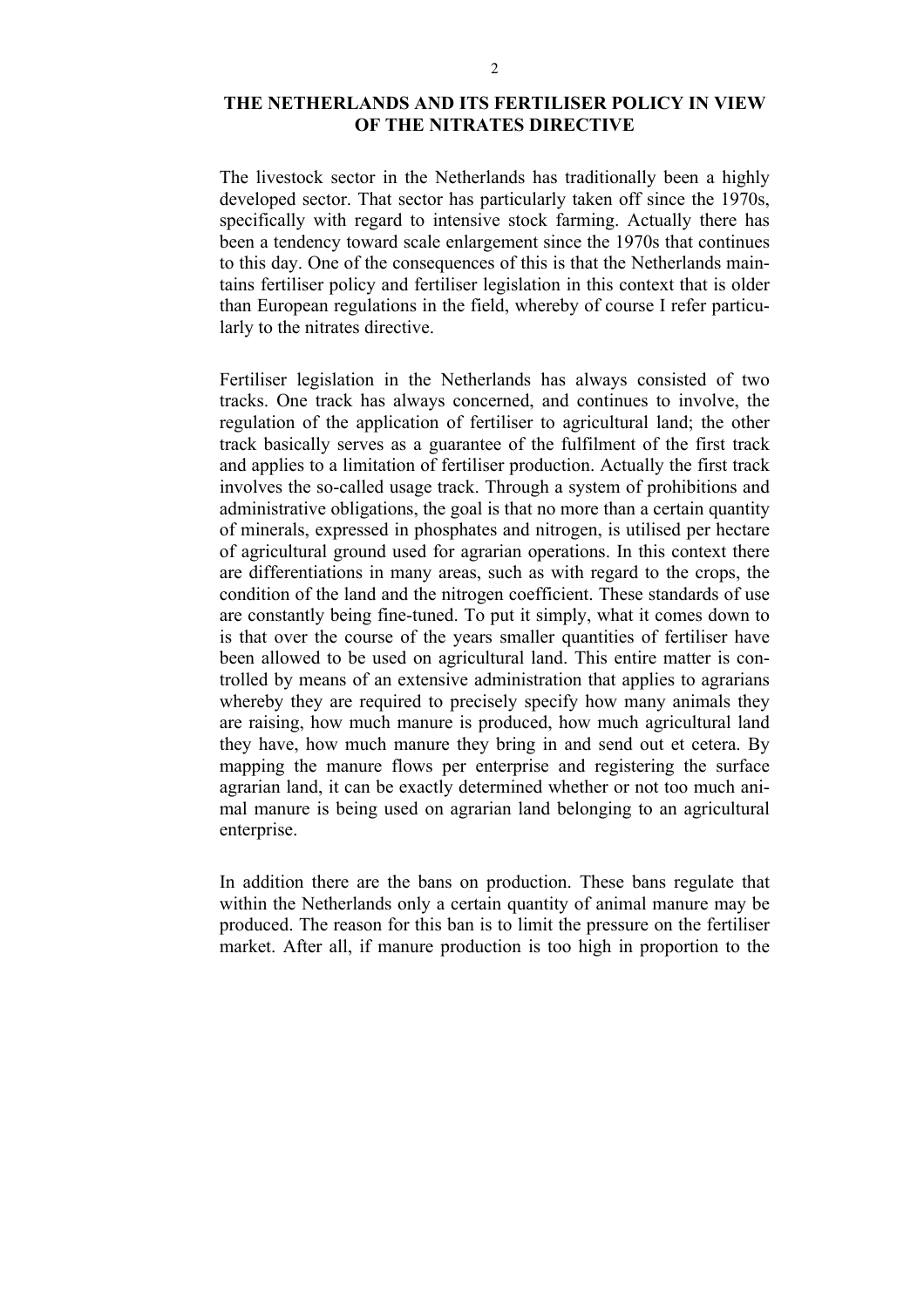available agricultural land, it stands to reason that such pressure occurs on the fertiliser market and the companies and that there is a greater tendency toward fraud. To reduce this pressure toward fraud, production bans have been established. In the context of these bans, one may not produce more pig and/or chicken manure than on the basis for pig and/or poultry manure applicable to a business.

Most fertiliser legislation in the Netherlands dates back to 1984. This was the so-called Interim Restriction Pigs and Poultry Farms. On the basis of this, as a rule one may not keep more pigs and chickens than one had specified in response to the *meitelling* (agricultural survey). So the agricultural survey of 1984 determined the scale of national pig and poultry production. The name *Interim Act* states it clearly. This was only an emergency stop in anticipation of a more comprehensive fertiliser law whereby measures for protecting land were also taken. The situation in 1984 was considered sufficiently urgent, however, that a decision was made not to wait for fertiliser legislation. As of 1 January 1987 the Fertiliser Act went into effect on the basis of which the production bans of the Interim Act were actually extended and on the basis of this, in association with the soil protection act, regulations were established to insure that people would use no more fertiliser on land than is considered responsible in the context of soil protection.

To begin with this applied 'only' to pigs and chickens, but as of 1 January 1982 other animals were added to the list such as sheep, goats, ducks, minks, foxes and rabbits. The Nitrates Directive appeared on 12 December 1991. The Nitrates Directive focuses on preventing and decreasing water pollution that is caused or brought about by nitrates from agricultural sources. So the directive focuses on the component nitrogen. Member states must specify vulnerable areas within their territory for which the criterion applies that groundwater contains more than 50 milligrams of nitrates per litre or could contain this if the measures according to article 5 of the directive were not enforced. For the Netherlands, it is important that it has identified its entire territory as a vulnerable zone.

#### *Elaboration: page 51 ff thesis*

More than twenty years have now passed since the introduction of the Nitrates Directive. The Netherlands is currently working on its fourth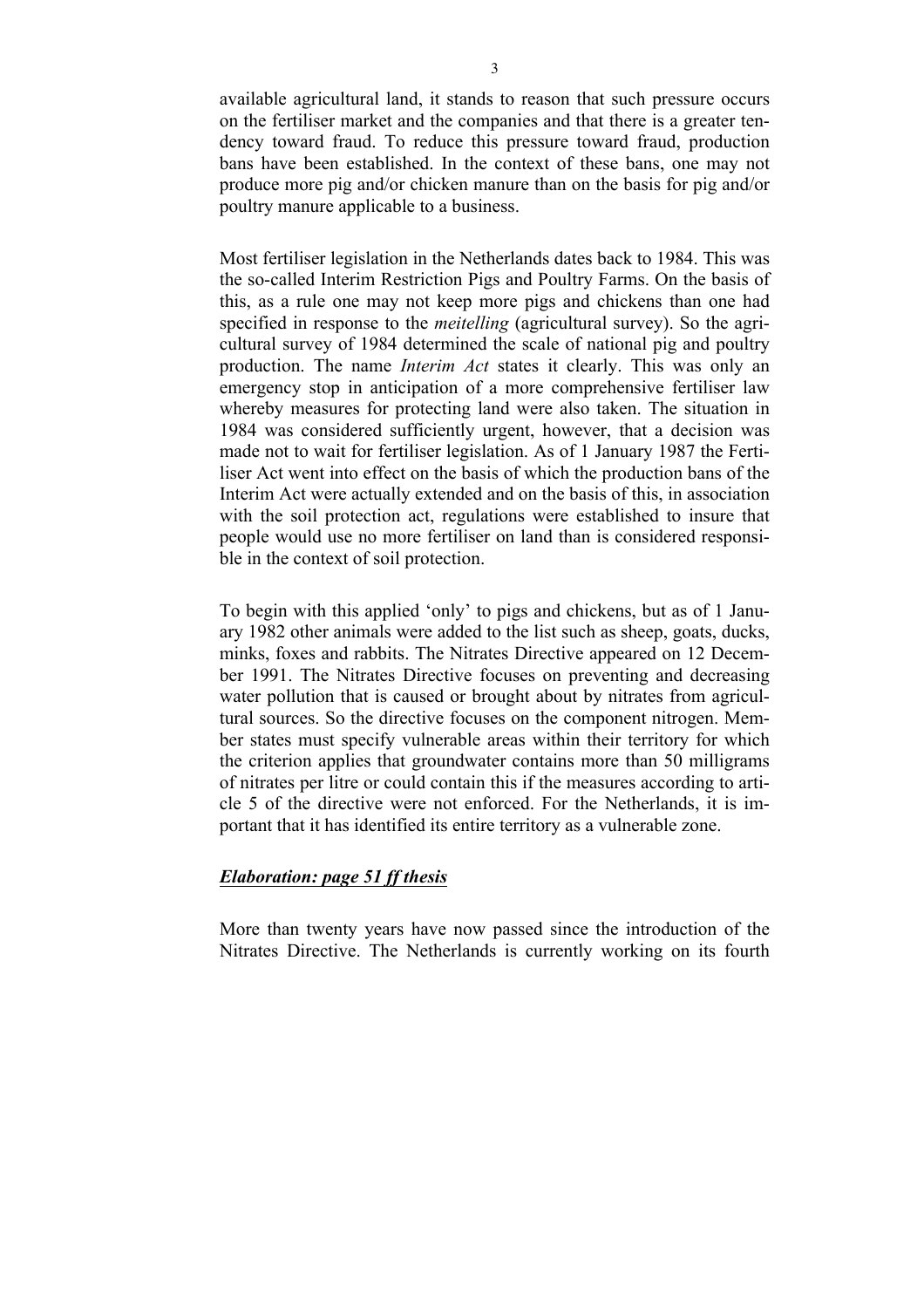campaign. Dutch fertiliser policy has in principle not changed. There is still a system of usage standards that regulates the quantity of minerals in the form of nitrogen and/or phosphate to be administered to soil. In addition to the system of usage standards there are also production bans. As had been the case in 1984, on 1 January 2006 only pigs and poultry remained in such a situation. The assessment was and is that with regard to other types of animals there is no situation where there is such an increase in the number of livestock that the Fertiliser Act must continue to be applied.

In the intervening years, various attempts have been made to give slightly different form to the fertiliser policy or to establish additional measures as meant in article 5 of the Nitrates Directive, such as the act on restructuring pig farming and the associated decrease by 25% of the number of animals, the 30% decrease of 1985 in production rights and the introduction of so-called fertiliser distribution contracts. Although a portion of these measures was successful, most of them were not. On balance, however, the core of fertiliser legislation was not unsuccessful, so it continues to apply.

Plans are for a new major change to be made in the Fertiliser Law as per 1 January 2014. This change concerns an obligation for manure producers to process or utilise a portion of their animal manures. This concerns a measure in the sphere of the abovementioned production bans. This measure is intended to regulate the total production of animal manure that becomes available on the market and is to be decreased with a view to the prevention of possible fraud. The more fertilizers are processed or utilised in such a manner that they no longer make their way to the fertiliser market, the better supply and demand on the fertiliser market will be coordinated and the lower the fraud pressure. This concerns a measure as referred to in article 5 of the Nitrates Directive which is considered necessary in order to fulfil the objectives of the Nitrates Directive, specifically a decrease in the minerals to be added to the soil, with these being decreased to a point that is considered acceptable from an environmental hygiene point of view. This point is that of so-called balanced fertilisation. Considering the scope of animal husbandry, however, in the Netherlands so much manure is produced that a fine-tuning of the usage standards will of necessity lead to a surplus of fertiliser and thus an increase in the pressure on the fertiliser market.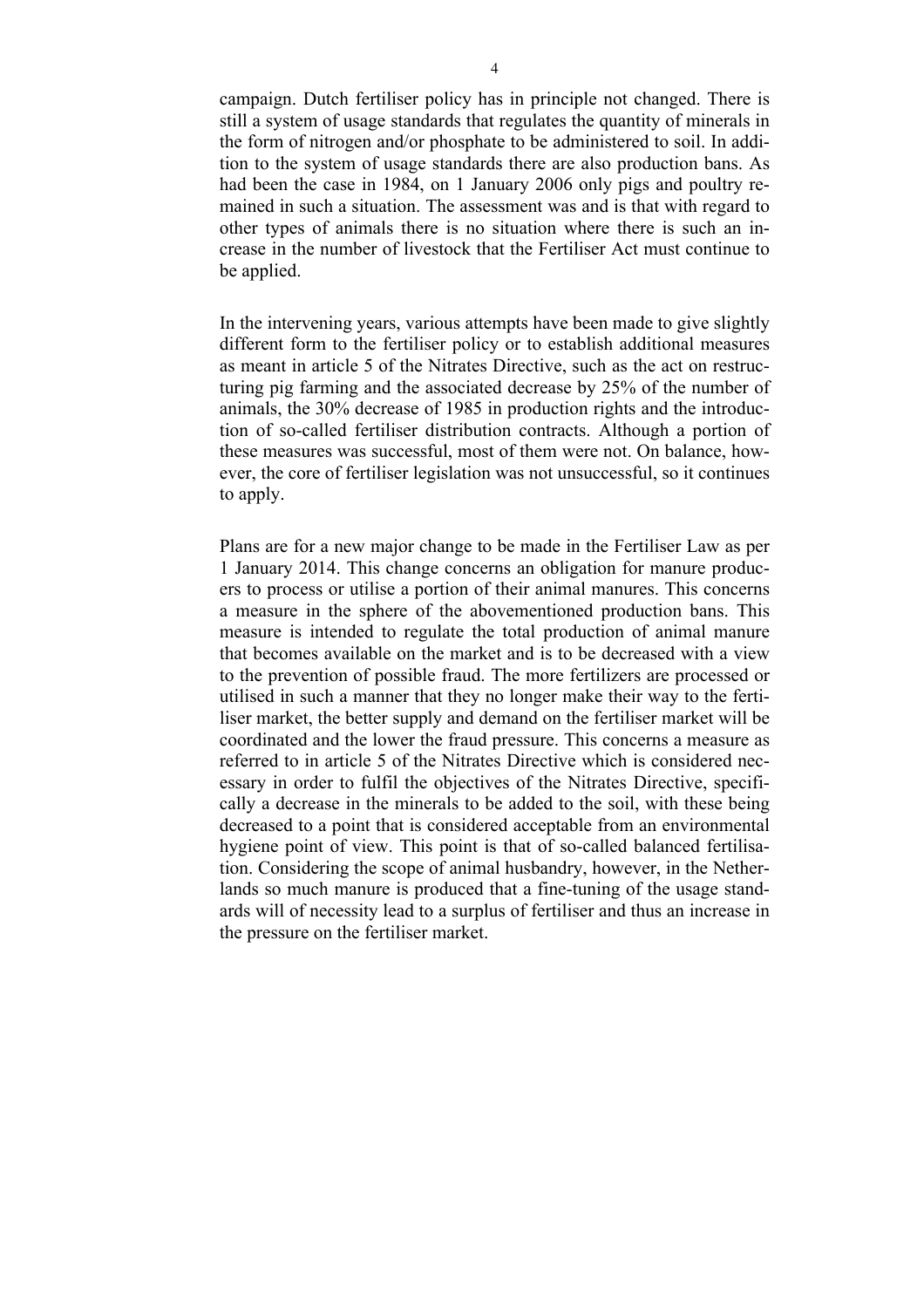# **INSERT INTO PREVIOUS PARAGRAPHS**

In addition, attempts have been made to introduce a so-called mineral reporting system, abbreviated as Minas. What this system comes down to is that the agrarian makes a settlement in fiscal terms concerning a surplus in fertilisers at his company each calendar year. If he did not accomplish a suitable balance in his supply and discharge of fertilisers, he must pay a certain fee on the surplus. On 2 October 2003 the Court of Justice of the European Communities ruled that with this fertiliser legislation the Netherlands had violated its contractual obligations, because several obligations in the context of the Nitrates Directive were not properly met. After all, the Nitrates Directive states that it is simply forbidden and therefore criminally sanctioned to utilise more than 170 kilograms of animal fertiliser per hectare per year. There were indeed similar bans in the Netherlands, but these were not criminally sanctioned.

One could, as it were, 'buy off' these standards and excesses by paying a fee. The core of the judgment is that the court considers such a manner of sanctioning to be in conflict with the Nitrates Directive.

The fertiliser processing obligation was to begin with part of a draft law that included more components. In addition to the fertiliser processing obligation, legislators also wanted to replace the aforementioned production bans with a so-called system of fertiliser distribution contracts. What this system came down to was that one must not produce more animal fertiliser than one had guaranteed prior to production one could distribute by means of such steps as concluding distribution contracts. In other words: I may only produce fertiliser if I am certain that I can use this fertiliser either on my own land or on the land of another party through a legal contract, in a responsible manner and thus with fulfilment of the usage standards. Such a system had already been in force in the past, specifically 2002 and 2005. However, this system was done away with in 2005 because it failed to meet the relevant requirements. To put it simply it had too little regulatory force, it cost too much and did not lead to the desired results. For this reason, in 2005 we adhered to the system of production bans that was then still simply in effect in addition to fertiliser distribution contracts. The bill that is in process at the moment originally included this system of fertiliser distribution contracts, but this was also done away with by the Memorandum of Change of 10 July 2013. The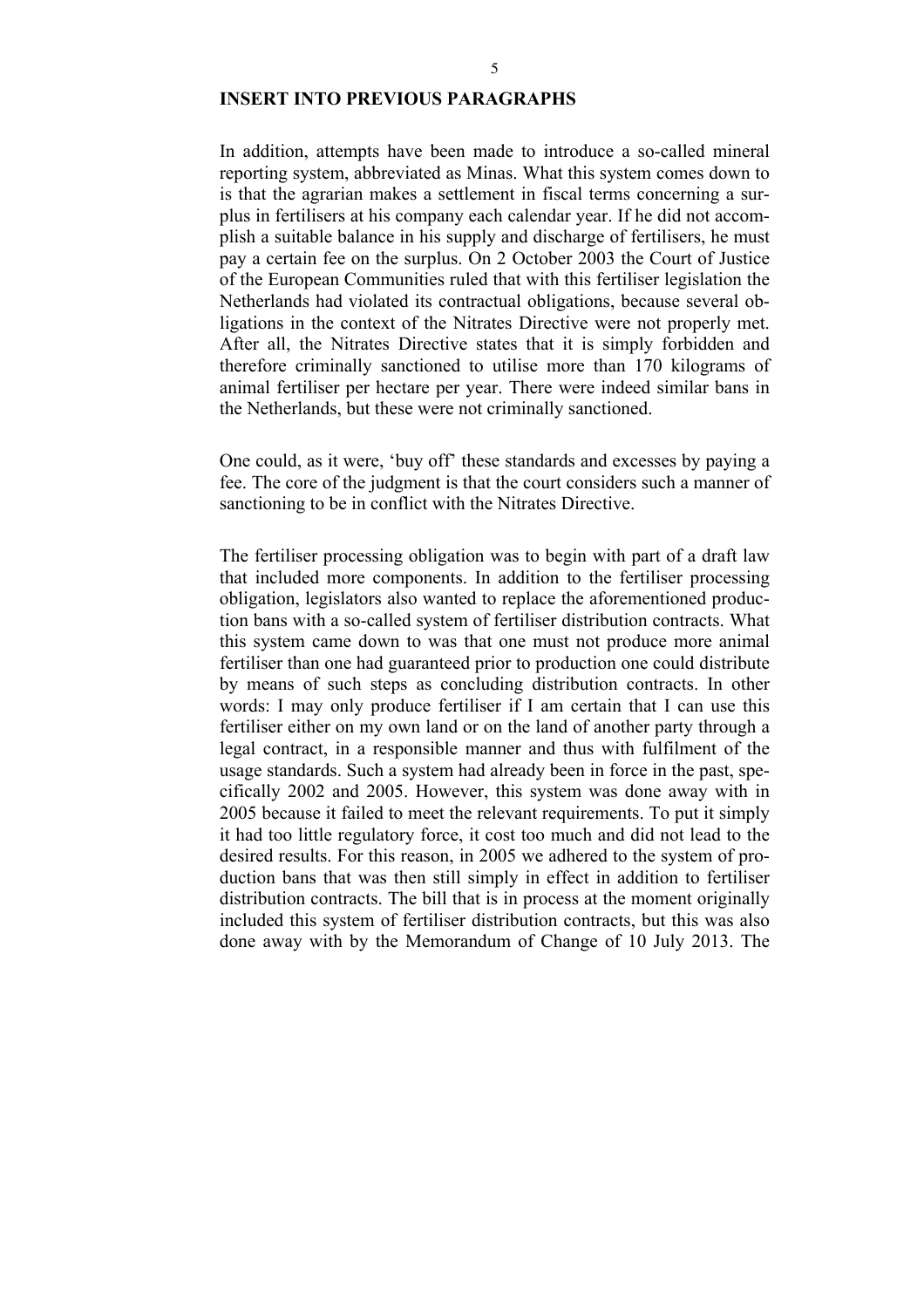reason for this was that doubt had arisen concerning the added value of the regulation in addition to the introduction of the fertiliser processing obligation and the fact that it only continued to apply for the system concerning pigs and poultry. In my opinion this is an incorrect conclusion. After all, in 2005 several legal systems coexisted, such as the system of production bans, Minas and the fertiliser distribution contracts. This was simply too much of a good thing. In my opinion, therefore, the government correctly opted to once again do away with a system of fertiliser distribution contracts that were to be introduced in 2013.

What remains in effect without abridgement, however, is the fertiliser processing obligation.

In essence, this fertiliser processing obligation comes down to the following. It will be prohibited to produce animal fertilizers unless one a) produces no company surplus or b) has a certain percentage of that company surplus processed, transfers it to another party that has it processed or transports it to agrarian land that is across the border. Only companies that produce a very small amount of fertiliser are exempt from this.

Animal fertilisers are understood to mean the following:

'Treatment of animal manure or an end product that fulfils the specifications to be set by our minister; or

2. The export of animal fertilisers'.

The parliamentary documents show that said processing must involve incineration and gasification. As we have stated, the other option is export, but it goes without saying that the manner of processing must be such that in reality no recognisable animal fertiliser must remain. With gasification or combustion this no longer remains as such. All other forms of processing can only count if the resultant product is then exported. One has fertiliser processed in a sound manner if this takes place on the basis of a contract with a manure processor recognised by the Minister. Of course this contract must be in writing, must fulfil the stipu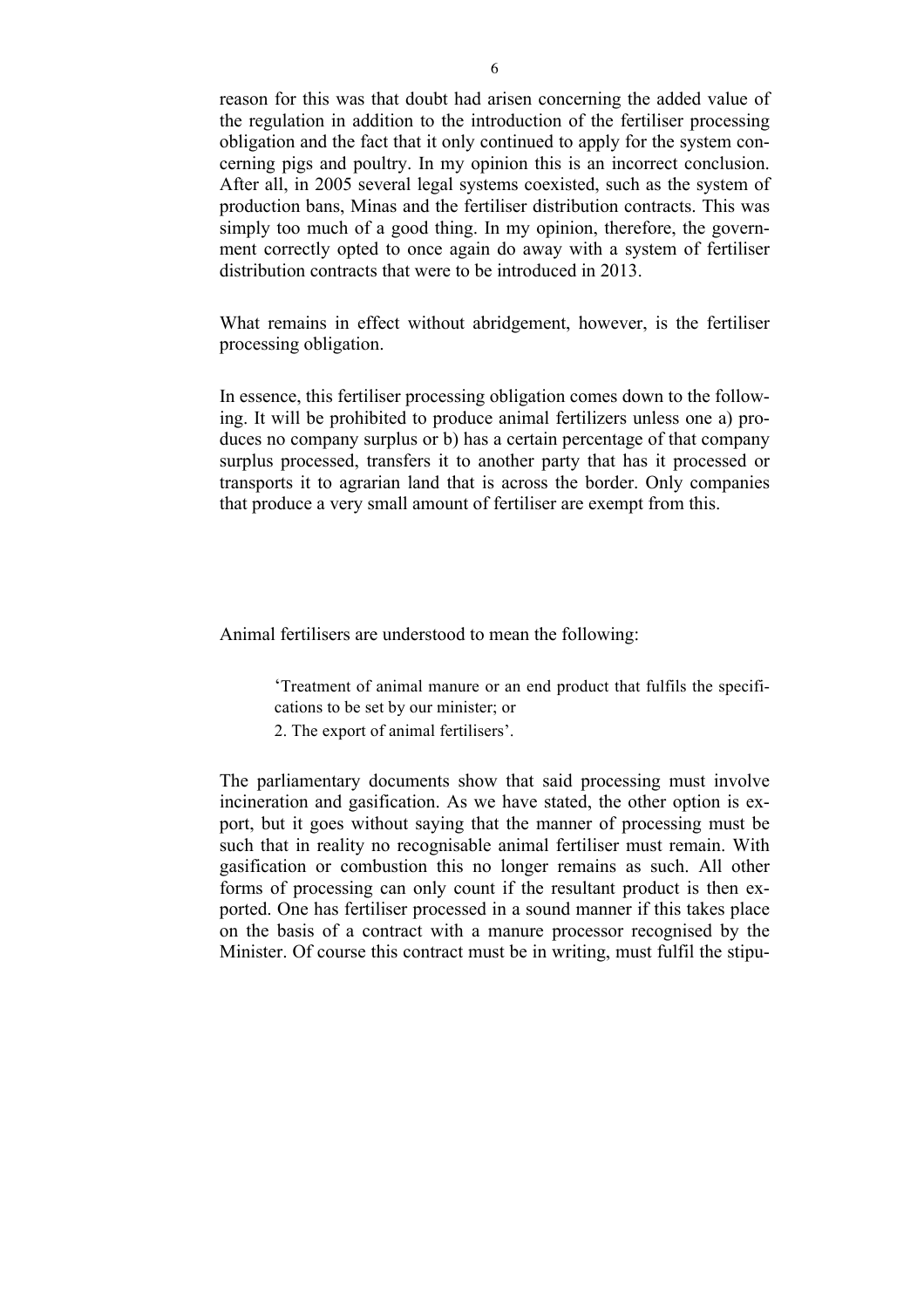lations set by the Minister and must be sent in to the competent authorities. The processor of animal fertiliser is then also legally required to actually process the fertilisers. The percentage that one must process may be set by the Minister by subordinate legislation, but for example for the south of the Netherlands this can go as high as 50% of the fertilisers produced.

That is it concerning the draft law in general terms. Plans are for the change to go into effect on 1 January 2014, incidentally one calendar year later than had originally been planned.

The reason why fertiliser processing was chosen is that the government feels that the pressure on the fertiliser market is becoming too high and that intervention is called for. However, there is no desire yet to intervene in terms of the size of the amount of livestock, so the decision is to give the sector another option than a decrease in the number of animals. It is important that this bill also came about in cooperation between the Ministry, the Dutch union for pig farmers and the agricultural and horticultural organization (NVV and LTO). In addition the government has emphasised that this fertiliser processing will also involve some technologically innovative development. Also envisaged, in particular in terms of high quality technology, is a new opportunity for the sector. It is clear, however, and this also serves as substantiation for the draft law, that in view of the ever increasing friction between the production of fertiliser on the one hand and on the other hand the decreasing demand for fertiliser as a consequence of the fine-tuning of the usage standards, a certain change is called for. It is important that such initiatives for fertiliser processing have already been developed earlier, but have not been and are not always applied on a large scale. Among other things this has to do with the financial aspects: ultimately the processing of fertiliser is thus far much more expensive than its use on agricultural land.

However, the government also sees the lack of large-scale initiatives as the reason why this has thus far not been a success. For this reason there is a desire to make fertiliser processing obligatory: if farmers are required to have fertiliser processed, this will of necessity lead to great demand for fertiliser processing, so that the initiative and thus the market development would get off the ground on their own. Where until now there have only been a few pioneers that stuck their necks out without much success,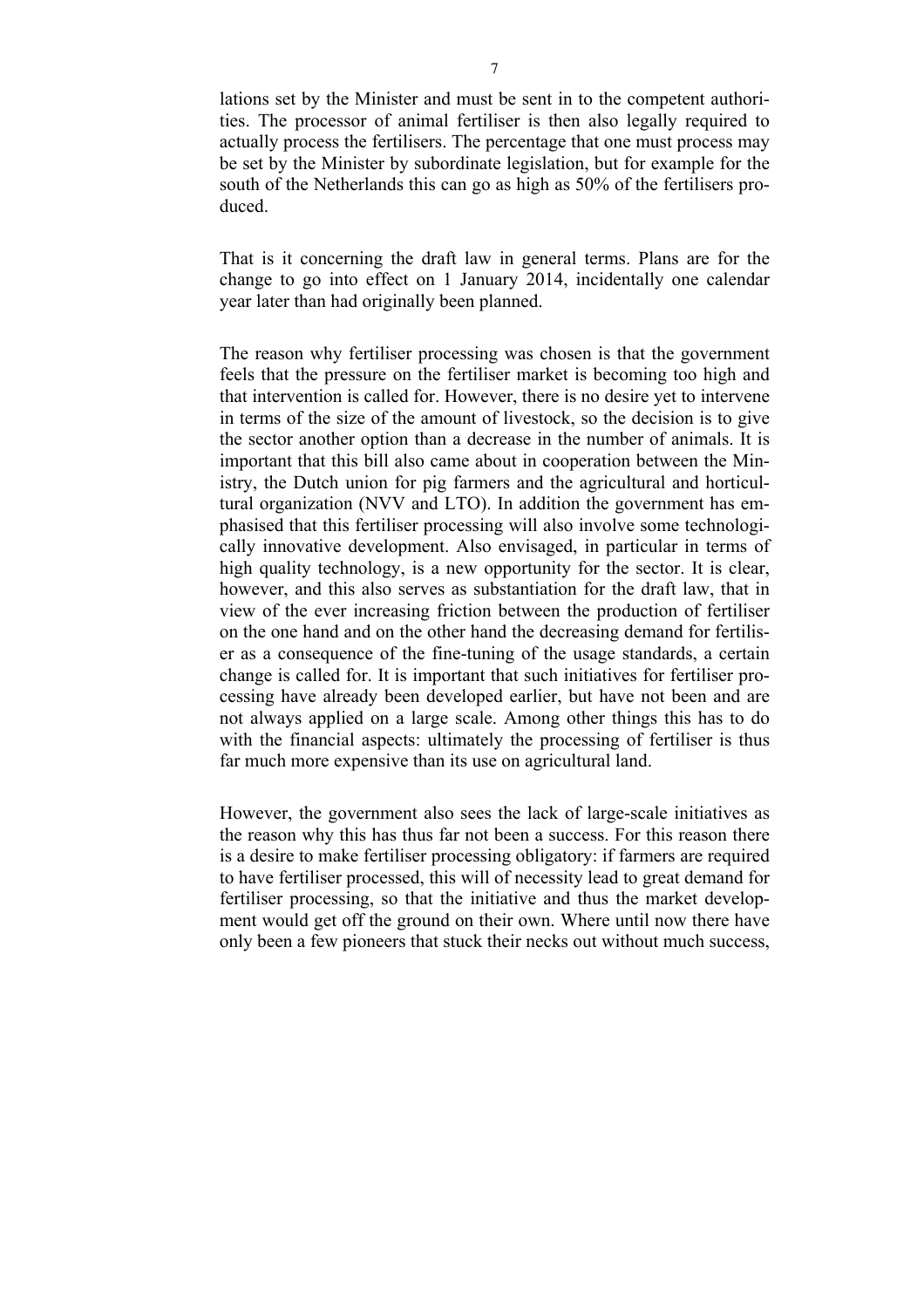it is assumed that an obligation must lead to the success of large-scale fertiliser processing.

I think that the criticism that the Council of State has concerning the draft law is significant, particularly for this conference. A brief explanation: the Council of State is the statutory advisory body to the government that advises on all bills. This advice applies to various aspects, and in any case also to the relationship with European law.

### *Elaborating the first advice of the Council of State*

With the change in the bill in the sense that fertiliser distribution contracts have been done away with, recently the Council of State issued new advice. One of the points for criticism of the Council of State is that through the disposal of fertiliser distribution contracts risks are taken in terms of the execution of the Nitrates Directive. The distribution of that part of the fertiliser surplus that does not fall under the fertiliser processing obligation will have to be justified by the fertiliser producer with the fulfilment of the already existing usage regulations on the basis of the Fertiliser Act. The Council of State considers that with this restriction of the instruments for the implementation of the Nitrates Directive, execution will become more vulnerable. In addition, a number of administrative changes are taking place in the fertiliser processing obligation, specifically in the sense that a transport document of animal fertilisers can as such also be considered evidence of a concluded fertiliser contract. Other parties can also be added, which in the opinion of the Council of State represents a chance of fraudulent behaviour. Thirdly, the Council of State has stated that the economic conditions for fertiliser processing continue to be unclear. Fertiliser processing, after all, is becoming obligatory, so that it must be clear that there is sufficient fertiliser processing capacity available. This has thus far been insufficiently demonstrated. Furthermore, the Council of State states that it is important for the fertiliser distribution contracts to remain part of legislation, with the condition that they may, for example, go into effect at a later time. In this way, it can be prevented that long-term and expensive legislative processes must take place in the course of time.

With regard to the first point for criticism of the Council of State, the government is considering that this may be a limited risk. Firstly there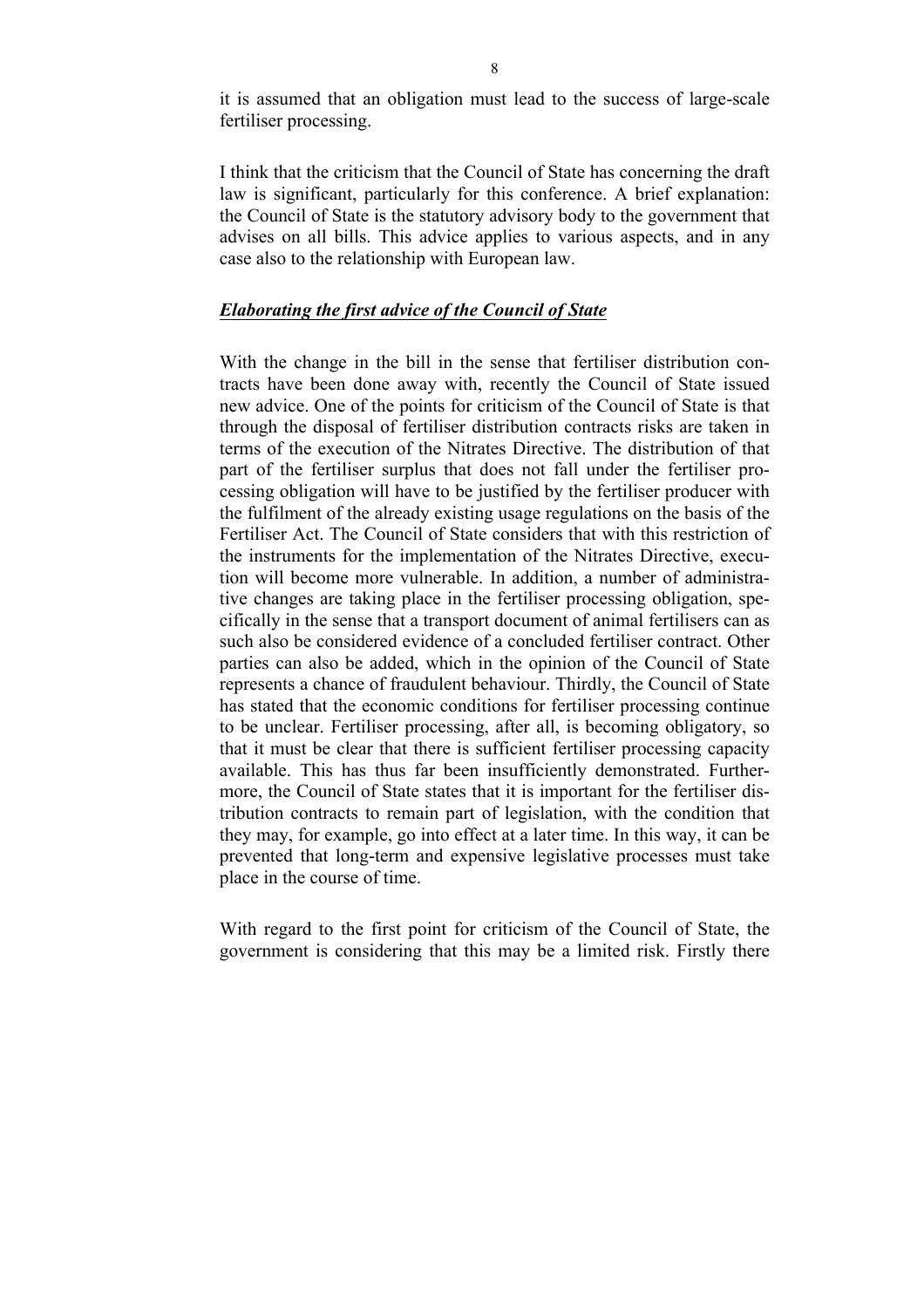are already regulations in effect at present, while secondly what is concerned here is fertiliser that in principle can indeed be relocated. After all, in reality only the surplus fertiliser must be discharged to the fertiliser processing facility.

In view of this, it is believed that the existing instruments represent sufficient guarantee that the Nitrates Directive can be complied with. With regard to the role of the contract, the government states that the transport document is in principle such a document to which sufficient significance accrues. It is also important that fraudulent conduct in principle concerns manure, for which indeed no transport documents are prepared. Indeed, one attempts to keep these transactions out of the fertiliser accounts. The manner in which the transport document is now to be given form is not relevant, in view of the fact that people that wish to perpetrate fraud do not wish to and will not prepare any transport document, irrespective of the form in which it is to be made.

With regard to the fear of the Council of State the sector cannot execute the plans in a timely and correct manner, the government also states that it does not share this fear of the Council of State. The government clearly states that the plans in question give the sector the opportunity to develop in a responsible manner wherever possible, as long as there is responsible distribution of the fertilisers, so that the government also assumes that the sector will grasp this possibility with both hands. As an extra impetus there is also always the continuation of production rights, whereby in addition it is remarked that in case the measures yield insufficient effect in the light of the Nitrates Directive, an introduction of production rights for dairy cattle is envisaged. At the moment, in order to be ready in a timely manner for a possible introduction of this policy commencing in 2015, a draft law on the introduction of a system of production rights for dairy cattle is being prepared. However, this concerns measures that are being prepared in case fertiliser processing proves insufficiently successful: the government specifically and repeatedly stipulates that it must be assumed that this system will indeed function.

However, it is very doubtful whether this will indeed be the case. In my opinion, the available capacity for fertiliser processing represents the greatest problem. Fertiliser processing is a complex process for which similarly complex permits must be prepared, applied for and issued. Ex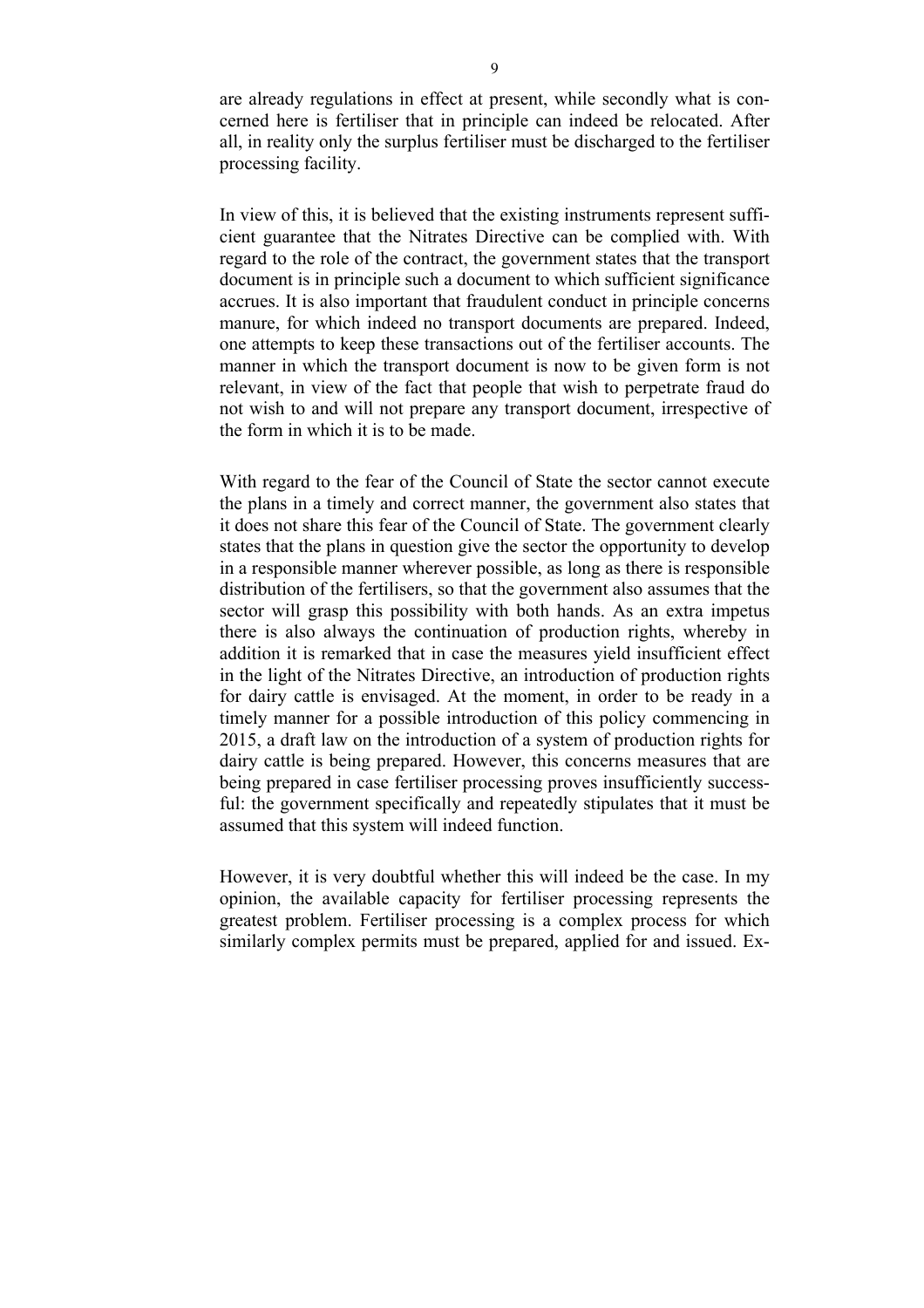perience has shown that such permit procedures can be time consuming and costly in the Netherlands. Indeed with the introduction of the General Provisions Law Environmental Law as per 1 October 2010 the system of different licenses has been replaced by one license, a so-called environmental permit, but this does not take away from the fact that the process of arriving at such a permit is similarly cumbersome. Both in terms of the environment and that of spatial planning, what is concerned are complex issues and, in addition, often projects, which the various governments, such as the municipal and/or provincial governments would often prefer not to see appearing, whether or not under pressure from social organisations and local residents, in their territory. There are indeed opportunities; but these are limited.

To give an example, in the province of North Brabant we have a socalled three-way split in the countryside: the extensification areas (nature), the interweaving areas (interweaving of different functions, such as agriculture, housing, recreation and nature) and agricultural development areas (space for establishment and development of farms). The policy of the province of North Brabant has been fine-tuned, and starting in 2010 it was stipulated that no new establishment of fertiliser processing can take place within agricultural development areas. Additionally, by the way, the policy is that fertiliser processing must take place, in any case if this is on a larger scale, on regional business premises, but one can also imagine that also on such premises, due to social resistance and/or problems associated with such factors as odour, the establishment of such a company would encounter scores of problems and/or objections. Finally, there are the issues concerning the assessment of environmental effects, whereby one must think in particular of the emission of nitrogen, for example, as well as methane gas, particulate matter and odour. The Netherlands is a densely populated country and the emission from such processes, that is certainly not always certain and predictable, will quickly encounter bottlenecks in the sense of surrounding sensitive objects such as civilian homes. Experience has taught us that it often takes at least one to two years before a complete permit is issued for such a fertiliser processing installation of any size. In addition, for such installations there are also problems associated with the Nature Conservation Act, also based on European law, namely the Birds and Habitats Directives. Finally, once a license has been issued, it is possible that there may be appeals and higher appeals by local residents and environmental organizations. This possibility is often utilised. If no interim relief is requested, it is pos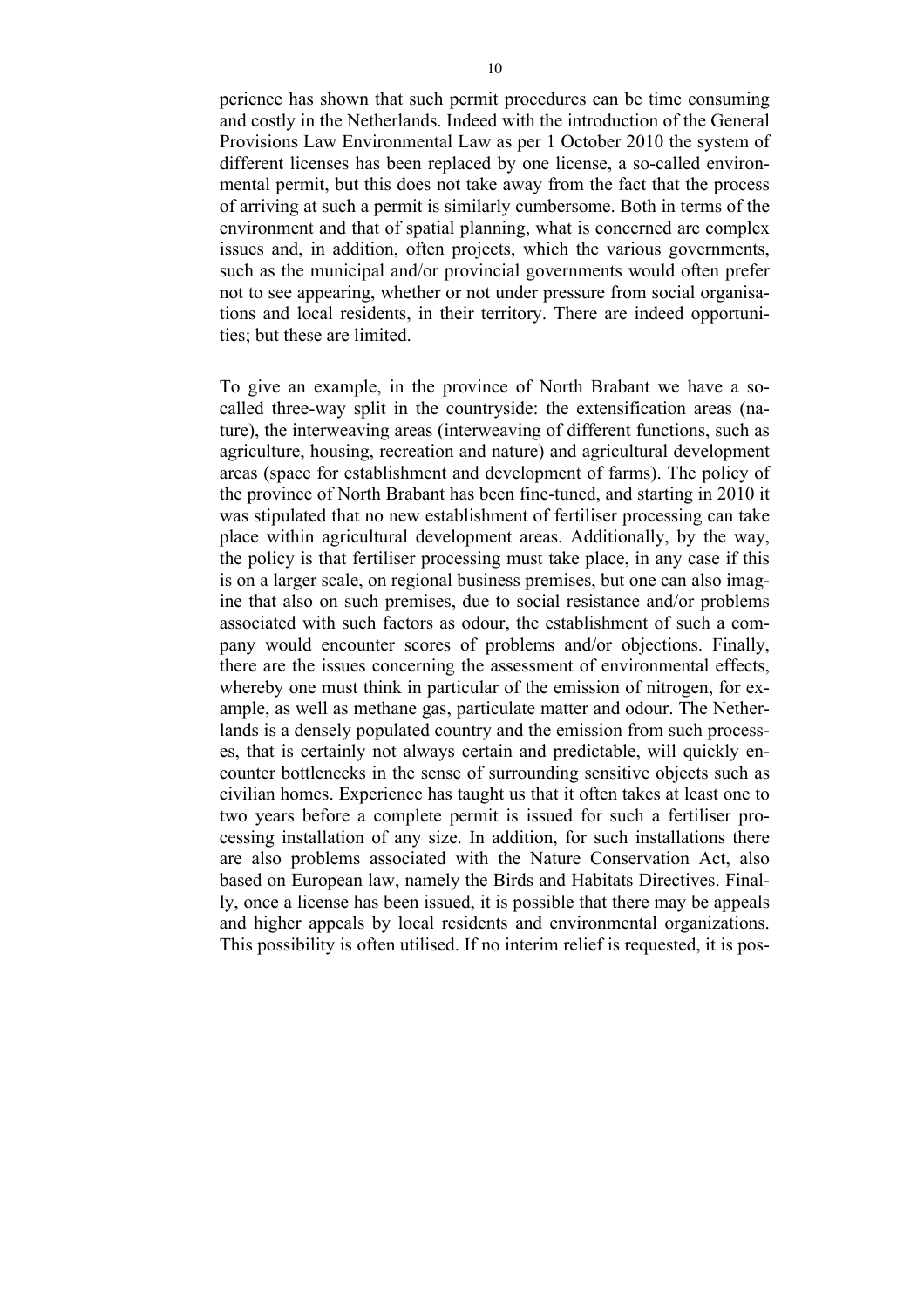sible to build, whereby one builds at his own expense and risk: if the permit is finally refused after all, one may be forced to demolish what has been built. In view of such points as the tremendous financial interests in such projects and the uncertainty of the outcome of a procedure, it is clear that it will still be years before large-scale fertiliser processing in the sense proposed by the government gets off the ground. In this context it should also be mentioned that the various points are surrounded by great financial uncertainty, because fertiliser processing is simply a particularly costly and above all uncertain process: scores of initiatives that have been developed have encountered problems of a technical nature, such that in financial terms it is still always much more attractive to discharge the fertiliser than to process it or have it processed. The lack of financial incentives, as well, especially in these times of crisis, can in my opinion be listed as a circumstance that may stand in the way of largescale initiatives getting off the ground and becoming operational within the near future.

In the light of this among other facts, the question arises of whether, as the Council of State has brought up as a point for criticism, with the doing away with fertiliser distribution contracts there is still indeed sufficient guarantee that the Netherlands will comply with the Nitrates Directive. I also disagree with the Council of State on this point.

After all, as I stated at the beginning of my speech, since 1984 the Netherlands has had a system focused on limiting the production of animal fertilisers by means of so-called production bans. This system has always functioned correctly. Indeed the pressure on the fertiliser market is increasing, but this certainly does not say, differently than the Council of State argues, that this pressure will be taken away by means of another instrument, specifically the system of fertiliser distribution contracts. The pressure will remain the same, since the pressure is the consequence of excessive production in proportion to an insufficient amount of available agricultural land. The system of fertiliser distribution contracts does not take away this pressure, since this as such does not change the production side. While it is indeed true that this system assumes that one may not produce more than one can responsibly dispose of, in my opinion that will call up equally great pressure with respect to fraud as the system of production rights does. It is difficult to imagine that farmers who have invested in large expensive barns will let these stand empty because they are unable to conclude sufficient fertiliser contracts. I assume that they